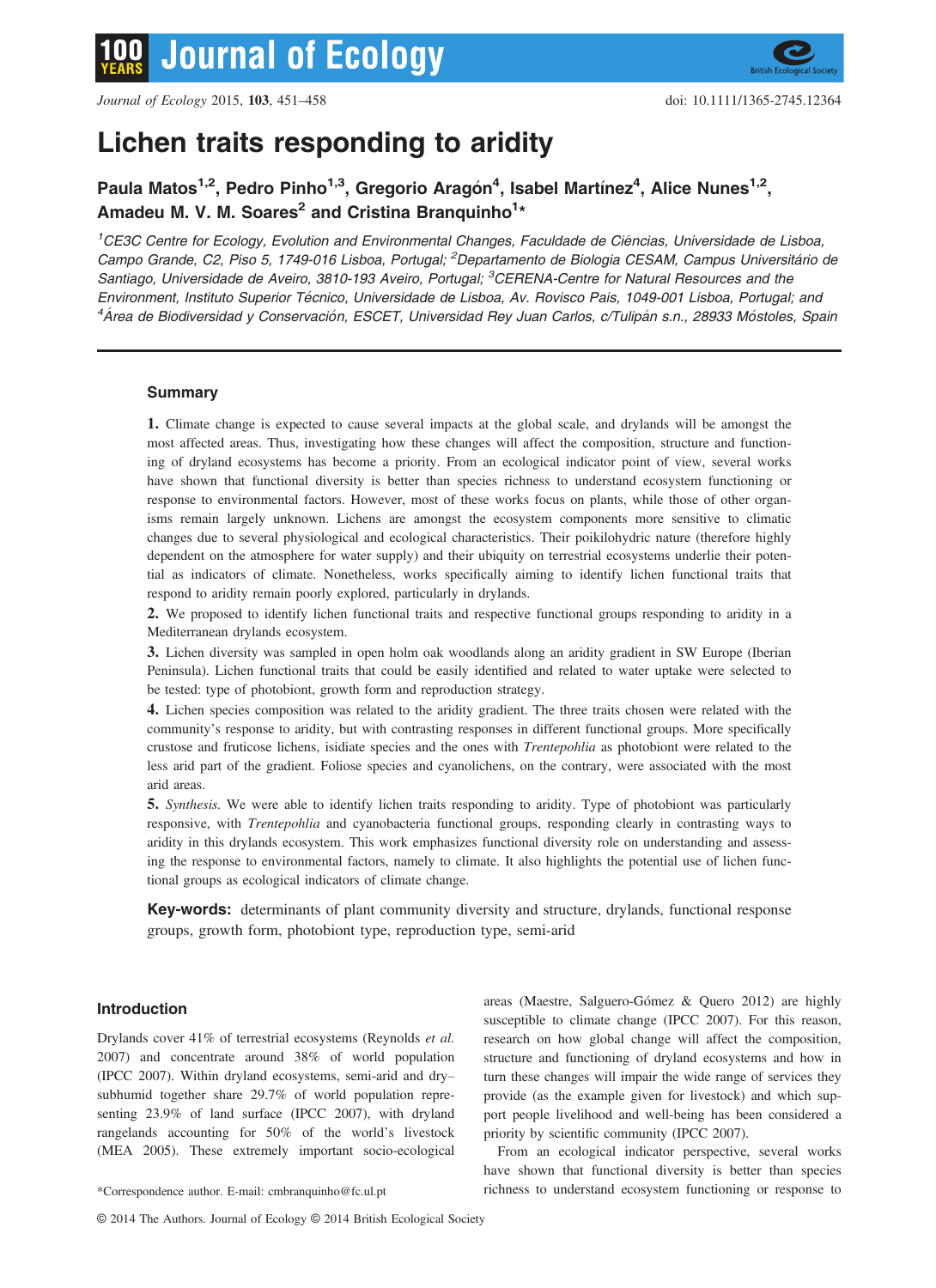environmental factors, as it takes into account the redundancy of species in ecosystems and includes the information of species functional traits (Lavorel et al. 2011). Functional traits are characteristics of an organism considered to be relevant to its response to the environment and/or its effects on ecosystem functioning and its value and range in a given ecosystem are, by definition, a measure of its functional diversity (Díaz & Cabido 2001). Functional diversity is currently regarded as a crucial component within the ones affecting ecosystem services provision (Díaz et al. 2006; de Bello et al. 2010). In fact, a framework linking response and effect traits – the response–effect framework – has been used to predict changes in ecosystem services (Lavorel & Garnier 2002). However, much of these promising results have been focusing on functional characteristics of plants, while those of other organisms remain largely unknown (Lavorel 2013).

Lichens are amongst the most sensitive organisms to environmental changes, signalling it before other less sensitive components of the ecosystems (Pinho et al. 2009, 2011, 2014). For that reason, they have long been used as ecological indicators. The use of lichen sensitivity to map air pollution (De Sloover & LeBlanc 1968), or to estimate  $SO_2$ deposition (Hawksworth & Rose 1970) and the first signs of  $SO<sub>2</sub>$  decay (Rose & Hawksworth 1981), are just some of the striking examples of its historical use as ecological indicators of air pollution. Currently, works have also shown that they respond to global warming (Aptroot & Van Herk 2007; Ellis et al. 2007; Colesie et al. 2014). This sensitivity is related to their physiological characteristics. Lichens are a symbiotic association between a fungus and a photosynthetic partner and exist in a variety of land ecosystems, ranging from Antarctica to the deserts. These organisms are poikilohydric, meaning that they cannot regulate their water content, which fluctuates to be in equilibrium with the surrounding environment (Green, Sancho & Pintado 2011). This external water dependence ultimately regulates their physiological activity, as wet environmental conditions hydrate and activate them, while under dry environmental conditions, they become inactive (Green, Sancho & Pintado 2011). Even though they are usually considered as slow-growing organisms, this dependence on the atmosphere enables them to respond to a climate shift on a time interval as short as 5 years placing them within the most sensitive responding to climate change (Aptroot & Van Herk 2007), which usually considers a time-scale of around 30 years. Nonetheless, although some works have been carried out in cold regions (Antarctica mainly) relating temperature gradients with species richness of lichens and other poikilohydric organisms (hepatics and bryophytes) (Green et al. 2011) or using lichenometry (Sancho, Allan Green & Pintado 2007) under the current context of climate change, very few works have used them specifically as indicators of macro and microclimate (Giordani & Incerti 2008; Pinho, Máguas & Branquinho 2010; Marini, Nascimbene & Nimis 2011; Giordani et al. 2012, 2013; Colesie et al. 2014). However, works specifically aiming to identify lichen functional traits that respond to aridity remain poorly explored, particularly in drylands.

The objective of this work was to identify lichen key functional traits and respective functional groups that respond to aridity in a drylands ecosystem. We focused on how lichen composition varied along an aridity gradient, and how lichen functional diversity responded to this environmental driver, trying to identify the most relevant response traits to this response [a set of organisms sharing similar responses to the environment (Díaz & Cabido 2001)]. This was performed by sampling epiphytic lichens in south-west Mediterranean Europe along an aridity gradient within the semi-arid and on the border of its transition to the dry–subhumid.

# Materials and methods

#### STUDY AREA

The study was carried out in SW Europe (Iberian Peninsula), comprising 54 sampling sites distributed along Portugal and Spain. Lichen diversity was always sampled in open holm oak woodland, known as Montado in Portugal or Dehesa in Spain. Montado is a man-shaped savanna like ecosystem (agro–forestry–pastoral system) with a sparse tree cover (30–100 trees per ha) dominated by evergreen oaks (holm oak, Quercus ilex L., and/or cork oak, Quercus suber L.) (Pereira & Da Fonseca 2003; Bugalho et al. 2011). Grasslands, fallows and cereal crops compose its understorey and are sometimes scattered with mixed shrub formations (Pereira & Da Fonseca 2003; Bugalho et al. 2011). Sampling was performed along an aridity gradient across the semi-arid and up to the dry–subhumid climate (Fig. 1). We considered the aridity index (AI) of the United Nations (Atlas 1992), representing the ratio of mean annual precipitation to mean annual potential evapotranspiration. According to the UNEP classification, drylands are tropical and temperate areas with an AI < 0.65 and subdivided into four classes: hyper-arid (AI < 0.05), arid  $(0.05 < AI < 0.20)$ , semi-arid  $(0.20 < AI < 0.50)$  and dry-subhumid  $(0.50 < AI < 0.65)$ . The gradient in our work was established within the semi-arid and ranged between 0.3 and 0.5.

#### SAMPLING

Lichen epiphyte communities were sampled on holm oak (Q. ilex L.) trees following a standard protocol (Asta et al. 2002). In each of the 54 sampling sites, a plot was established of  $c$ . 50 m radius and a minimum of 1 and a maximum of 10 trees were sampled (according to the number of suitable phorophytes found at each plot), with a total of 345 trees. A 10 cm  $\times$  50 cm grid divided in 4 10-cm squares was placed on the four main aspects of the trunk (N, E, S, W), and all lichen species occurring in the quadrats were identified, and the number of quadrats where each species appeared was registered as its frequency. The uppermost part of the sampling grid was placed at 1.5 m from the ground following a standard protocol (Asta et al. 2002) and that height was adjusted to a maximum of two metres height when the trunk at the desired height was not suitable for sampling. When the identification was not possible in the field, samples were collected and taken to the laboratory for identification.

# LICHEN DIVERSITY

A total of 161 species were identified and classified according to three traits (see Table S1 in Supporting Information). In Southern Europe, most works based their functional groups classification on the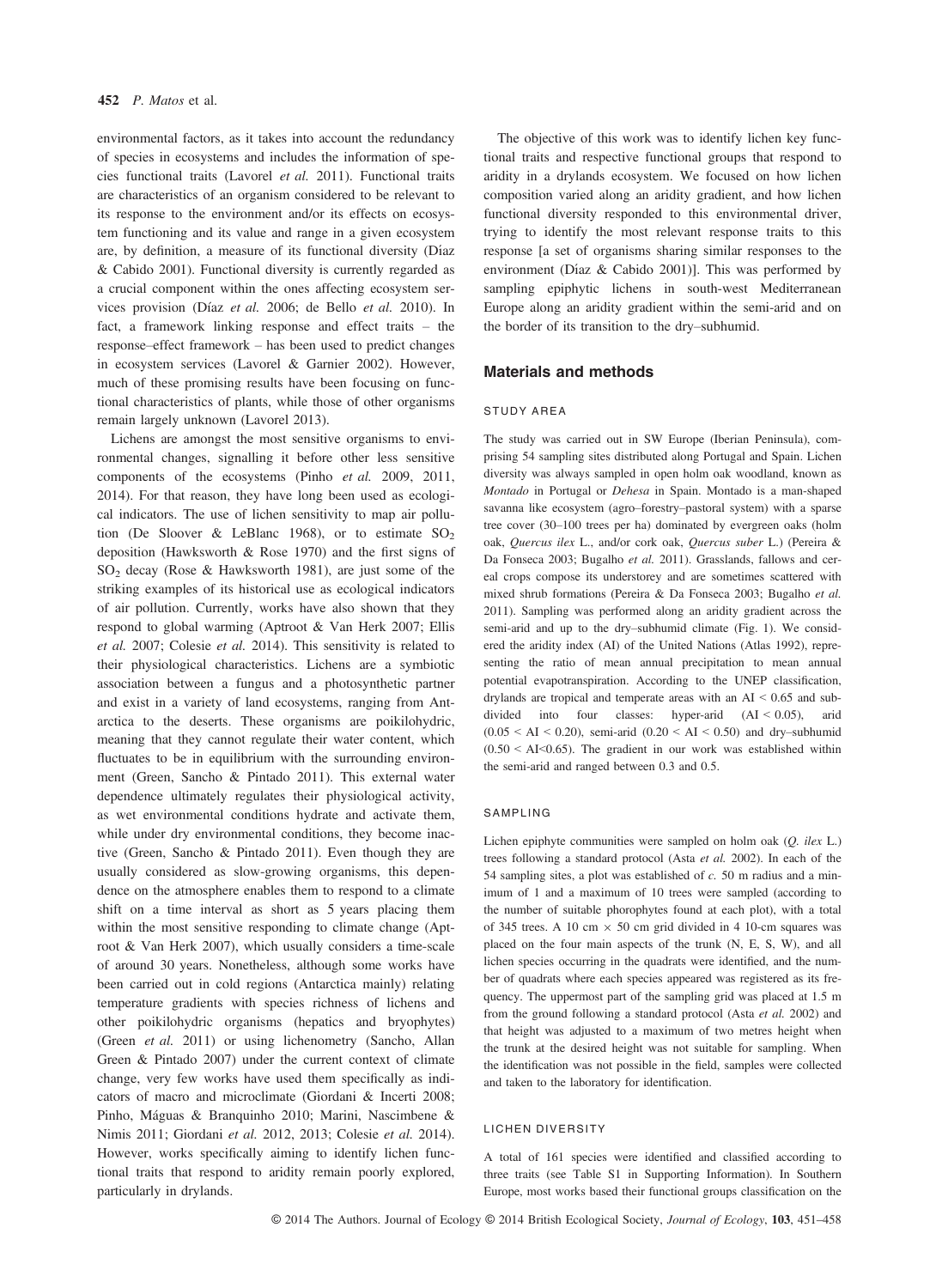

Fig. 1. Map of the study area showing sampling sites and the aridity index (AI) gradient.

Italian data base (Nimis & Martellos 2008), as there is no international data base with lichen species traits as in the case of plants (Kattge et al. 2011). This data base classifies species into response traits (e.g. eutrophication tolerance or light preferences) according to expert knowledge based on ecological performance and has been shown to work well for responses to nitrogen (Pinho et al. 2011). However, as it is a national data base, not all species of Europe are included. For this reason, to make trait analysis independent of expert judgment assessment and geographical area, we selected photobiont type, growth form and main type of reproduction (Table 1). These are easily measurable lichen traits, that do not need identification to the species level, an important feature when there is a need for universal ecological indicators. Trait classification for each species was retrieved from the Italian lichen data base (Nimis & Martellos 2008). Information on species not present in this data base was taken from the Iberian Lichen Flora (Llop 2007; Giralt 2010; Carvalho 2012) and from The Lichens of Great Britain and Ireland (Smith et al. 2009).

Data were used to calculate the LDV index (Lichen Diversity Value) that accounts for species frequency (Asta et al. 2002), and it is presented as the mean value for each species of all the trees sampled per sampling site (sampling sites  $\times$  species LDV). This species abundance measure was combined with species trait data to obtain the community-level weighted mean (CWM) (Lavorel et al. 2008) (see Table 1 for traits and respective functional groups). This index represents the mean trait value (i.e. mean for each of its respective functional groups) in the community, weighted by the abundance of species having those values (Lavorel et al. 2008). It is actually the same as relative LDV calculated for groups of species sharing the same trait value. The 'dbFD' function implemented in the FD package (Laliberte & Legendre 2010) of CRAN software <sup>R</sup> (R Core Team 2013) was used to calculate the CWMs indexes.

#### DATA ANALYSIS

Statistical analyses were performed using CRAN software <sup>R</sup> (R Core Team 2013) with VEGAN package (Oksanen et al. 2013) (functions 'metaMDS', 'envfit' and 'protest') and STATISTICA 11 (StatSoft, Tulsa, OK, USA). Non-metric multidimensional scaling (NMDS) ordination was performed on a matrix of sampling sites by species LDV to detect prominent gradients in species composition. When using data sets that include large gradients, species LDV values may vary greatly in absolute values due to local site characteristics unrelated to the environmental gradient of interest, biasing results and impairing comparisons. To solve this problem, species LDV values were relativized prior to the analysis and were used as % of total LDV of the sample, in a similar way as CWMs are calculated. Lichenicolous fungi and species identified only to genus level and without complete information on the three traits were excluded from the analysis. For the NMDS analysis, Bray–Curtis distance measure was used, as it has been shown to be one of the most effective measures of samples of species dissimilarities, and for this reason, the one recommended for community data (McCune, Grace & Urban 2002). Data underwent 500 iterations per run, and the best (lowest stress) solution from 500 runs with real data was chosen, each run beginning with a random configuration. The strength of the results was assessed comparing our resulting ordination with the ordination of 500 runs of randomized data (data randomized by column), using the 'protest' function that tests for the non-randomness (significance) between two configurations. The coefficients of determination  $(r^2)$  between original plot distances and distances in the final ordination solution were calculated to assess how much variability in lichen community composition was represented by the NMDS axes (McCune, Grace & Urban 2002). AI and CWMs were overlaid in the NMDS ordination (McCune, Grace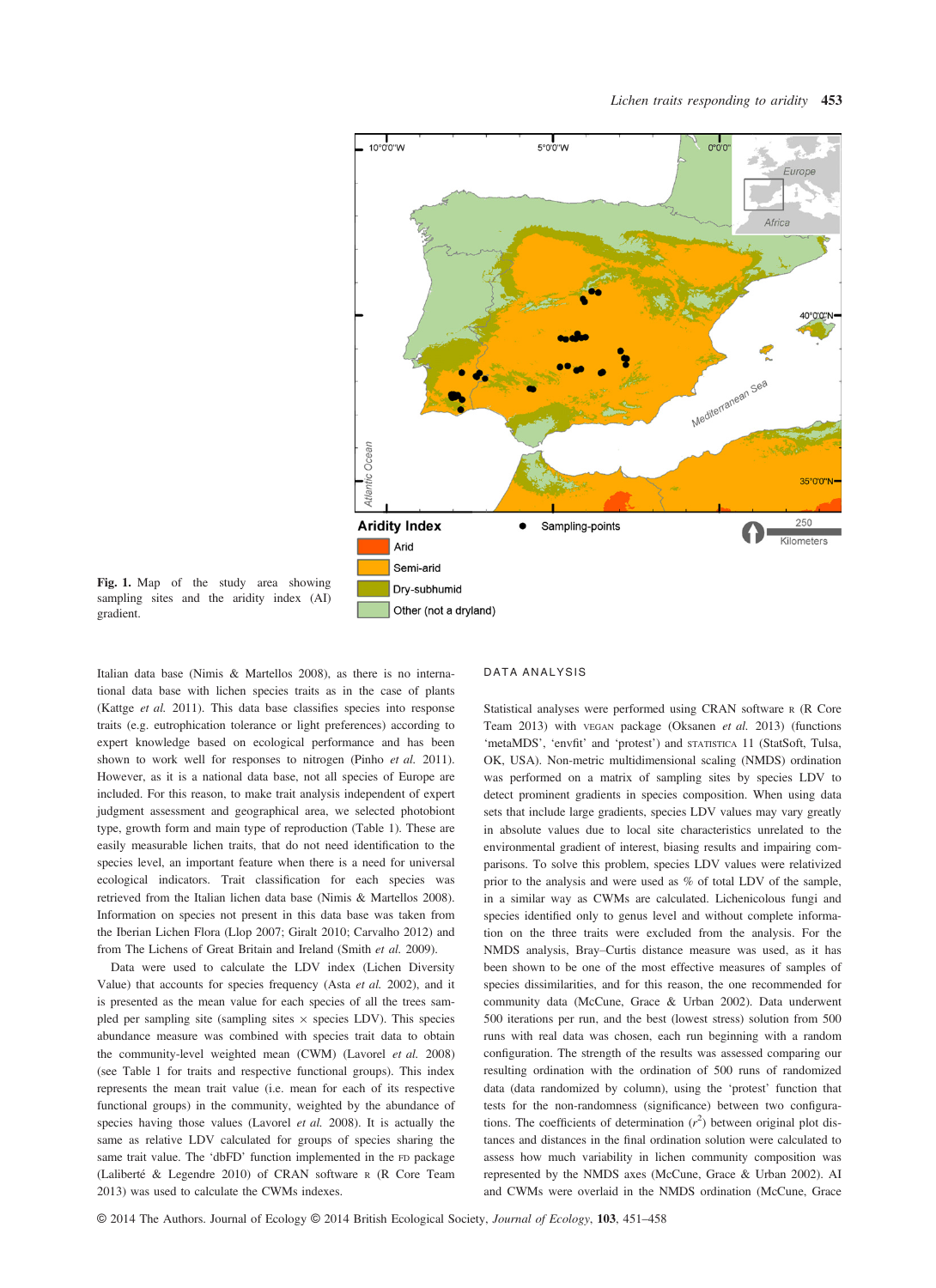#### 454  $P$  *Matos* et al.

| Trait           | Functional group      | Description                                                                                                                                 | Symbol |
|-----------------|-----------------------|---------------------------------------------------------------------------------------------------------------------------------------------|--------|
| Type of primary | Chloroccocoid         | With Chloroccocoid (Green algae)                                                                                                            | Ch     |
| photobiont      | Trentepohlia          | With Trentepohlia (Green algae)                                                                                                             | Tr     |
|                 | Cyanolichens          | With Cyanobacteria                                                                                                                          | Cy     |
| Growth form     | Crustose              | Firmly and entirely attached to the<br>substrate by the lower surface                                                                       | Cr     |
|                 | Crustose placodioid   | Like crustose but with a plate-like form                                                                                                    | Crp    |
|                 | Leprose               | Like crustose but surface thallus with a<br>granular mass appearance and always decorticated                                                | Lp     |
|                 | Squamulose            | Composed of small scales                                                                                                                    | Sq     |
|                 | Foliose narrow-lobed  | Partly attached to the substrate with a<br>leaf-like form and narrow lobes                                                                  | Fon    |
|                 | Foliose broad-lobed   | Same as Foliose narrow-lobed but with broad lobes                                                                                           | Fob    |
|                 | Fruticose             | 3D-like structure, attached by one point to the<br>substrate with the rest of the thallus standing<br>out from the surface of the substrate | Fr     |
|                 | Fruticose filamentous | Same as fruticose but with filamentous form                                                                                                 | Frf    |
| Type of         | Asexual sorediate     | Mainly with soredia or soredia-like structures                                                                                              | As     |
| reproduction    | Asexual isidiate      | Manly with isidia or isidia-like structures                                                                                                 | Ai     |
|                 | Sexual                | Mainly sexual reproduction by spores                                                                                                        | S      |

Table 1. Traits and related functional groups following (Nimis & Martellos 2008)

& Urban 2002), and significant correlations between community ordination and these variables were assessed using 1000 permutations (e.g. Jiménez et al. 2011). Correlation between individual NMDS site scores and AI and CWMs were also determined using Spearman cor $relations (p)$ , to account for possible nonlinearity in the relationships (correlations were considered significant for  $P < 0.05$ ).

# **Results**

The NMDS ordination joint plot shows species distribution in Fig. 2. This analysis suggested two axes (the addition of a third axis had only a slight reduction in minimum stress) with a final stability of 15.46. Minimum stress of the ordination was lower than would be expected by chance  $(P = 0.33)$ . Most of the variability in lichen community structure was explained by axis 1 ( $r^2 = 0.42$ ), whereas axis 2 explained less variability ( $r^2 = 0.27$ , Fig. 2). First axis site scores of the NMDS showed to be significantly correlated to the AI (Spearman  $\rho = 0.67$ ,  $P < 0.001$ ), which is assumed to be hereafter the main driver of species ordination. Axis 2 site scores were not correlated to the AI (Spearman  $\rho = 0.14$ ) and because this was our environmental variable of interest, axis 2 was discarded from further analysis.

Some functional group vectors (belonging to all the traits considered) were significantly correlated to the ordination solution and are shown in Fig. 2. Besides determining the correlation between functional groups and NMDS ordination, we also investigated the individual correlations between functional groups and NMDS axis 1 site scores, to establish the isolated effect of our main driver (Table 2). Concerning the type of photobiont, lichens with Trentepohlia and cyanolichens were associated to axis 1 of the ordination; the first ones associated to sites with lower aridity, while the opposite is observed for cyanolichens. Also the type of growth form responded to the gradient: crustose and fruticose species were associated to most humid area of the gradient, contrasting with foliose and squa-



Fig. 2. Non-metric multidimensional scaling (NMDS) analysis of species composition. Vectors represent significant correlations between community composition and environmental (AI) and functional variables (community-level weighted mean). Only vectors with a significant correlation with the ordination  $(P < 0.05)$  and a significant Spearman correlation ( $P < 0.05$ ) with individual axis 1 site scores (Table 2) are represented to prevent crowding: AI = Aridity index  $(r^2 = 0.56, P = 0.001)$ ; Tr = lichens with *Trentepohlia*  $(r^2 = 0.45)$  $P = 0.001$ ); Cy = cyanolichens ( $r^2 = 0.45$ ,  $P = 0.001$ ); Cr = crustose  $(r^2 = 0.61,$   $P = 0.001)$ ; Fob = foliose broad-lobed  $(r^2 = 0.47)$  $P = 0.001$ ); Sq = squamulose ( $r^2 = 0.52$ ,  $P = 0.001$ ); Fr = fruticose  $(r^2 = 0.56, P = 0.001)$ ; Ai = Asexual isidiate  $(r^2 = 0.47, P = 0.001)$ . Names indicate species' centroids (i.e. species scores along axes 1 and 2) and colours refer to the type of primary photobiont ( $Tr = \text{orange}$ , Gr = green, Cy = blue). (Final stress = 15.46, rmse =  $5e^{-6}$ , max resid =  $2e^{-5}$ , stress-based  $R^2 = 0.98$ , fit-based  $R^2 = 0.89$ .) First axis explains 42% of the variability and the second 27%.

mulose species which were associated to the most arid areas. Regarding the type of reproduction, species with isidia showed to be related to the most arid part of the gradient.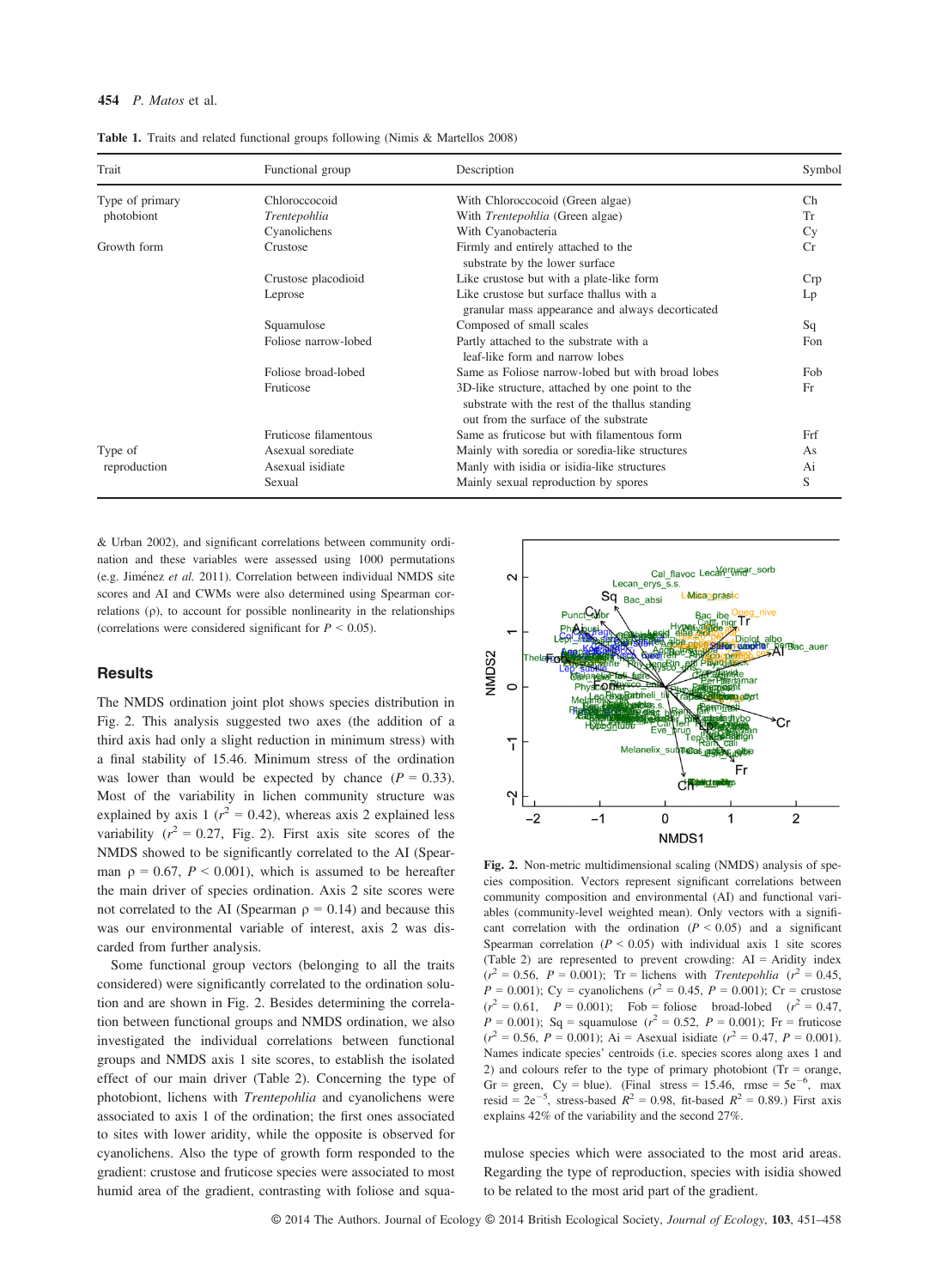Table 2. Summary of Spearman correlations  $(\rho)$  between non-metric multidimensional scaling ordination axis 1 and community-level weighted mean of trait values (functional groups).  $N = 54$ 

| Traits                     | Functional groups | ρ       | $\boldsymbol{P}$ |
|----------------------------|-------------------|---------|------------------|
| Type of primary photobiont | Ch                | 0.09    | 0.500            |
|                            | Tr                | 0.52    | < 0.001          |
|                            | Cy                | $-0.42$ | 0.001            |
| Type of growth form        | Сr                | 0.81    | < 0.001          |
|                            | Crp               | 0.22    | 0.120            |
|                            | Lp                | 0.18    | 0.202            |
|                            | Sq                | $-0.43$ | 0.001            |
|                            | Fon               | $-0.33$ | 0.015            |
|                            | Fob               | $-0.70$ | < 0.001          |
|                            | Fr                | 0.48    | < 0.001          |
|                            | Frf               | 0.16    | 0.234            |
| Reproduction type          | As                | 0.14    | 0.327            |
|                            | Ai                | $-0.57$ | < 0.001          |
|                            | S                 | 0.24    | 0.080            |

Bold values represent significant correlations ( $P < 0.05$ ).

#### **Discussion**

Lichen species composition reflected the aridity gradient and allowed the identification of key traits and respective functional groups responding to this driver.

Considering the photosynthetic strategy, different photobiont types showed different responses to aridity. Chloroccocoid algae lichens showed no correlation with species composition along the aridity gradient, probably due to the fact that 83% (134 species) of the species found belong to this group and can be divided into the remaining traits and almost all of its respective functional groups, thus corresponding to a variety of functional traits combination that compromises its use as an indicator group for this range of aridity. On the other hand, lichens with Trentepohlia were associated with the less arid areas of the gradient. These species have their optimum in shaded, warm–humid conditions, reason why they are mostly found in subtropical to tropical conditions (Nimis & Tretiach 1995). This combined sensitivity to relative air humidity and temperature may be the reason why they appeared in less arid sites. These sites are closer to the sea, under an Atlantic influence, thus characterized by higher air moisture contents, which favour Trentepohlia lichen species. In fact, the same pattern was found in a work that highlighted a photobiont-dependent response to climate in a large-scale pattern of epiphyte lichen species richness in Italy (Marini, Nascimbene & Nimis 2011). In their work, high species richness of Trentepohlia lichens was associated with warmer, wetter regions or under maritime influence, while continental areas sustained less species with this functional group, which almost disappeared in inner cold alpine regions (Marini, Nascimbene & Nimis 2011). Lichens having cyanobacteria as a photobiont were also correlated to the aridity gradient, but associated with the most arid areas. It is long known that cyanolichens need liquid water to activate photosynthesis (Lange et al. 1993; Green, Sancho & Pintado 2011) and also that they are regarded as highly sensitive to dry conditions (Pinho, Maguas & Branquinho 2010). In fact, it is not difficult to find references in literature strongly relating cyanolichens occurrence to sites with elevated air moisture contents (Jovan & McCune 2004). Still, most of these were carried out in temperate zones and with a large part of the species forming this functional group characterized as foliose broad-lobed (the emblematic macro cyanolichen species). Thus, one would not expect to find them associated to more arid conditions. However, several works have shown that not only they exist, but they are also common and ubiquitous in dry lands (Belnap, Büdel & Lange 2001; Rogers 2006; Zedda et al. 2011; Giordani et al. 2013), and even increase with increasing aridity (Concostrina-Zubiri et al. 2014). The disparate results can be justified by the fact that cyanolichens associated to drier areas form a group of small-sized species with dark pigmentation (Zedda et al. 2011) that has been linked to semi-arid regions (Rogers 2006; Zedda et al. 2011; Giordani et al. 2013). In fact, a work on the three main hydration sources models for lichens (rain, dew and humid air) (Gauslaa 2014), showed forest cyanolichens responding to rain, as expected, and to a less extent to dew, this later ones corresponding spatially to arid regions. The extreme resistance of cyanobacteria to dry conditions has long been the subject of research, and even a book on the ecology Nostoc species, the one present in these dark coloured cyanolichens, is long known (Dodds, Gudder & Mollenhauer 1995; Seckbach 2007; Sand-Jensen & Jespersen 2012). Yet, besides the fact that the dark pigmentation can act as a protection mechanism (Gauslaa & Solhaug 2001; McEvoy, Gauslaa & Solhaug 2007) and that their lower temperature limit is around  $0^{\circ}$ C (Green et al. 2011), not much is known about the reasons underlying cyanolichens capacity to withstand higher temperatures, intensive solar radiations and lower atmospheric moisture contents. Further work is needed to understand why these dark pigmented cyanolichens respond in such a different way from the non-dark pigmented ones and what traits could be involved in this different behaviour. More importantly, this work highlights the importance of considering these two functional groups of cyanolichens separately in works dealing with the influence of climate.

Regarding growth form trait, crustose and foliose functional groups were associated to the aridity gradient, the crustose preferring lower aridity and the foliose (mainly the broadlobed but less pronouncedly the narrow-lobed ones) associated to higher aridity sites. The same pattern was found in Italy in response to rainfall gradients, where crustose species were found to be associated with plots with higher precipitation (Giordani et al. 2012). Also in Scotland, foliose species showed to become less frequent in stands from wetter localities, reflecting a climatic gradient across Scotland, from the wet and oceanic Atlantic seaboard to the drier and more continental north-east (Ellis & Coppins 2006). Fruticose species were associated to sites with lower aridity. This functional group is usually regarded as indicator of light-related factors caused by forest structure, like canopy openness, as light is usually their most limiting factor (Giordani et al. 2012; Li, Liu & Li 2013) and is commonly known to be bound to more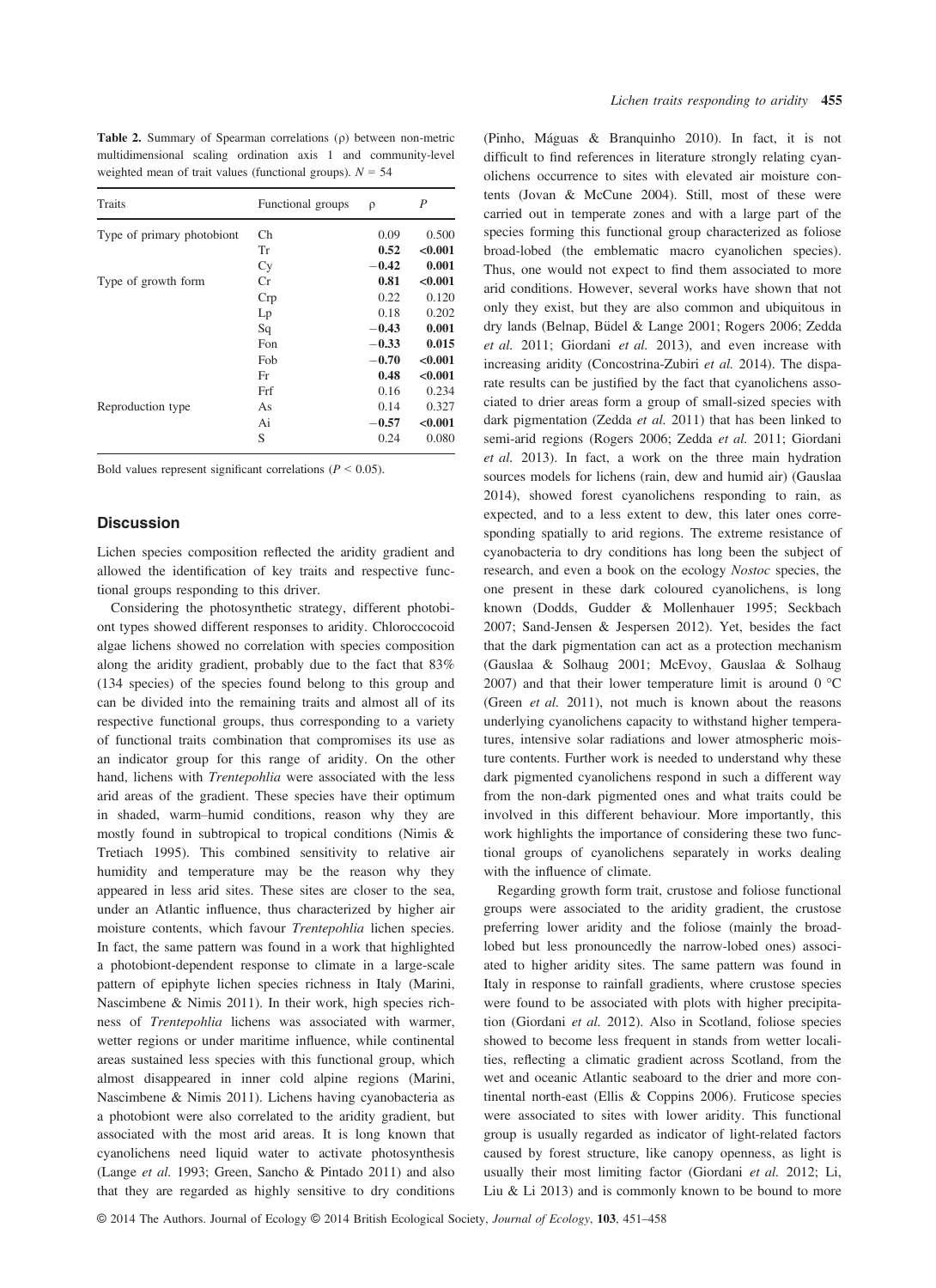humid conditions (Belnap, Büdel & Lange 2001; Giordani et al. 2013). In our sampling sites, forest structure and thus canopy openness and light conditions were more or less even (all sites in Montado with similar structure). Thus, air moisture content in sites with higher aridity values (with an Atlantic influence) may be the determinant factor linking fruticose species as indicators of this part of the gradient.

Regarding the reproduction trait, only mainly asexual species with isidia showed to be associated with the aridity gradient. Isidia are corticated diaspores, variable in size and shape, whose dispersal is favoured by water run-off, as its heavy structure probably makes them less efficient for dispersal than soredia or spores (Giordani et al. 2013). Accordingly, most of recent genetic and population studies have focused on these species dispersal ability, establishment and survival (Scheidegger, Frey & Zoller 1995; Zoller, Frey & Scheidegger 2000). Although, to our knowledge, its relation with climate has not been directly addressed, a work with Lobaria pulmonaria (L.) (Martínez et al. 2012) showed a higher frequency and abundance of isidia upon tree trunks closer to the canopy, where microclimatic conditions are harsher (higher radiation and temperature, lower humidity). Some authors have pointed out that important changes may occur in species with a dense cover of isidia (Jahns 1984). More isidia cover could modify thallus water absorption (Rikkinen 1997) and water-holding capacity (Tretiach et al. 2005) in a way similar to trichomas in plants. This may be a possible explanation for why these species appear associated with the most arid areas in our gradient, as this characteristic may represent an improvement of water absorption and water-holding capacity.

In conclusion, the three traits chosen showed to be relevant to the response to aridity. Type of photobiont appears particularly promising, namely Trentepohlia, as seen in previous works (Aptroot & Van Herk 2007), and cyanobacteria functional groups, responding clearly in contrasting ways to aridity. This work emphasizes once again the role of functional diversity on understanding and assessing the response to environmental factors, as previous works did (Lavorel et al. 2011) and brings a fresh new insight to this area of research from a less known group of organisms, a gap of knowledge that had been pointed out before (Lavorel 2013). This first community-level approach based on traits that require minimum expert knowledge worked well, showing its potential to be further developed and applied in the future. Understanding key functional traits associated to aridity is a fundamental step to build up a model of ecological indicators of climate change for drylands (Maestre, Salguero-Gómez & Quero 2012). These results highlight lichen functional diversity potential for areas where shifts towards drier climatic conditions are expected to occur, opening new doors for future research in this area. Nonetheless, future work should focus on the search for other functional groups that may also be potential candidates of ecological indicators of climate change in drylands.

This work was limited to a single environmental variable, the AI, which has some limitations to its use as it does not account for other forms of precipitation such as mist, clouds, dew or fog, which could be more important in ecological terms for this group. These sources of hydration are all known to be important for lichens and connected to the patterns of functional variation in growth form and type of photobiont, as a recent work highlighted (Gauslaa 2014). Large-scale ecological studies have to rely on the available data at a large scale, and it is widely known and accepted that the existent precipitation models are limited in terms of spatial resolution, relative air humidity models are rarely available and models for dew, mist or fog are inexistent at a global scale. This work emphasizes that even using a variable with such limitations, it is possible to explain a significant part of the functional diversity pattern observed, revealing its potential for a wide-scale use. Nonetheless, future research on other functional traits and groups responding to aridity gradients should also contemplate including, when available, other environmental variables known to be important in lichen ecology. Additionally, in this context of global change, an important challenge to future research will be to disentangle the effects of climate drivers from other major drivers of global change in drylands, such as nitrogen deposition, to access its independent effects and its interactions.

### Acknowledgements

This work was supported by FCT-MEC through: project PTDC/AAC-CLI/ 104913/2008 and LTER/BIA-BEC/0048/2009; P.M. by contract SFRH/BD/ 51419/2011; P.P. by contract SFRH/BPD/75425/2010; A.N. by contract SFRH/ BD/51407/2011; C.B. by contract Investigator FCT.

#### Data accessibility

Data available from the Dryad Digital Repository: [http://doi.org/10.5061/](http://doi.org/10.5061/dryad.vn2sh) [dryad.vn2sh](http://doi.org/10.5061/dryad.vn2sh) (Matos et al. 2015).

#### **References**

- Aptroot, A. & Van Herk, C. (2007) Further evidence of the effects of global warming on lichens, particularly those with Trentepohlia phycobionts. Environmental Pollution, 146, 293–298.
- Asta, J., Erhardt, W., Ferretti, M., Fornasier, F., Kirschbaum, U., Nimis, P., Purvis, O., Pirintsos, S., Scheidegger, C. & Van Haluwyn, C. (2002) Mapping lichen diversity as an indicator of environmental quality. Monitoring with Lichens—Monitoring Lichens (eds P. Nimis, C. Scheidegger & P. Wolseley ), pp. 273–279. Kluwer Academic Publisher, The Netherlands.
- Atlas, U. (1992) World Atlas of Desertification, Vol. 80. UNEP and E. Arnold Ltd, Kent, UK.
- de Bello, F., Lavorel, S., Díaz, S., Harrington, R., Cornelissen, J.H., Bardgett, R.D., Berg, M.P., Cipriotti, P., Feld, C.K. & Hering, D. (2010) Towards an assessment of multiple ecosystem processes and services via functional traits. Biodiversity and Conservation, 19, 2873–2893.
- Belnap, J., Büdel, B. & Lange, O.L. (2001) Biological soil crusts: characteristics and distribution. Biological Soil Crusts: Structure, Function and Management (eds J. Belnap & O.L. Lange), pp. 3–30. Springer, Berlin.
- Bugalho, M.N., Caldeira, M.C., Pereira, J.S., Aronson, J. & Pausas, J.G. (2011) Mediterranean cork oak savannas require human use to sustain biodiversity and ecosystem services. Frontiers in Ecology and the Environment, 9, 278– 286.
- Carvalho, P. (2012) Collema. Flora Liquenológica Ibérica, Vol. 10. Sociedad Española de Liquenología, SEL, Pontevedra.
- Colesie, C., Green, T.A., Haferkamp, I. & Büdel, B. (2014) Habitat stress initiates changes in composition, CO<sub>2</sub> gas exchange and C-allocation as life traits in biological soil crusts. The ISME Journal, 8, 2115–2115.
- Concostrina-Zubiri, L., Pescador, D.S., Martínez, I. & Escudero, A. (2014) Climate and small scale factors determine functional diversity shifts of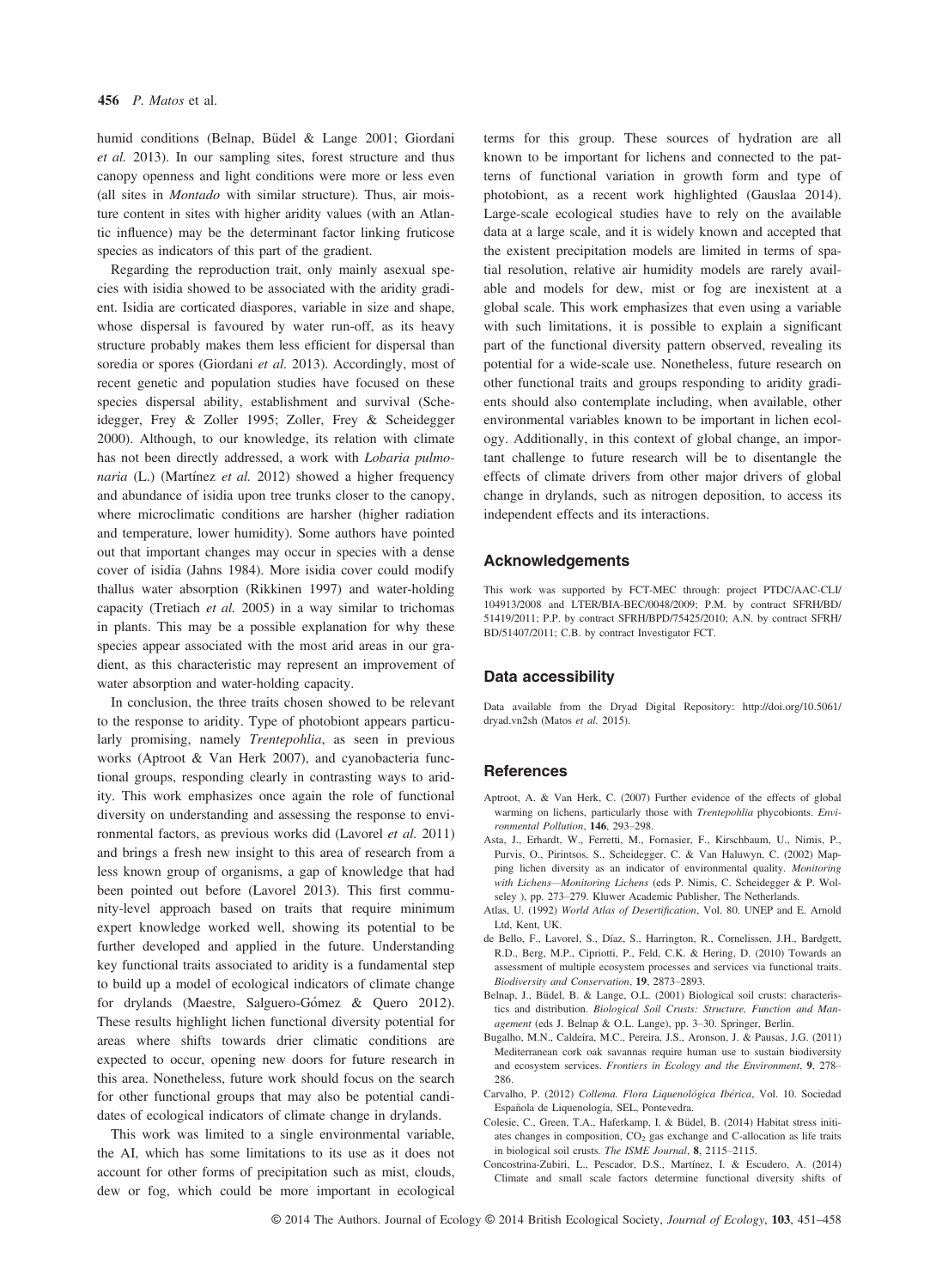biological soil crusts in Iberian drylands. Biodiversity and Conservation, 23, 1757–1770.

- De Sloover, J. & LeBlanc, F. (1968) Mapping of atmospheric pollution on the basis of lichen sensitivity. Proc. Symp. Recent Adv. Trop. Ecol, pp. 42–56.
- Díaz, S. & Cabido, M. (2001) Vive la difference: plant functional diversity matters to ecosystem processes. Trends in Ecology & Evolution, 16, 646– 655.
- Díaz, S., Fargione, J., Chapin, F.S. III & Tilman, D. (2006) Biodiversity loss threatens human well-being. *PLoS biology*, 4, e277.
- threatens human well-being. *PLoS biology*, **4**, e277.<br>Dodds, W.K., Gudder, D.A. & Mollenhauer, D. (1995) The ecology of Nostoc. Journal of Phycology, 31, 2–18.
- Ellis, C.J. & Coppins, B.J. (2006) Contrasting functional traits maintain lichen epiphyte diversity in response to climate and autogenic succession. Journal of Biogeography, 33, 1643–1656.
- Ellis, C.J., Coppins, B.J., Dawson, T.P. & Seaward, M.R. (2007) Response of British lichens to climate change scenarios: trends and uncertainties in the projected impact for contrasting biogeographic groups. Biological Conserva-
- tion, 140, 217–235. Gauslaa, Y. (2014) Rain, dew, and humid air as drivers of morphology, function and spatial distribution in epiphytic lichens. Lichenologist, 46, 1–16.
- Gauslaa, Y. & Solhaug, K.A. (2001) Fungal melanins as a sun screen for symbiotic green algae in the lichen Lobaria pulmonaria. Oecologia, 126, 462– 471.
- Giordani, P. & Incerti, G. (2008) The influence of climate on the distribution of lichens: a case study in a borderline area (Liguria, NW Italy). Plant Ecology, 195, 257–272.
- Giordani, P., Brunialti, G., Bacaro, G. & Nascimbene, J. (2012) Functional traits of epiphytic lichens as potential indicators of environmental conditions in forest ecosystems. Ecological Indicators, 18, 413–420.
- Giordani, P., Incerti, G., Rizzi, G., Rellini, I., Nimis, P.L. & Modenesi, P. (2013) Functional traits of cryptogams in Mediterranean ecosystems are driven by water, light and substrate interactions. Journal of Vegetation Science, 25, 778–792.
- Giralt, M. (2010) Physciaceae I: Endohyalina, Rinodina y Rinodinella. Flora Liquenológica Ibérica, Vol. 5. Sociedad Española de Liquenología, SEL, Barcelona.
- Green, T.A., Sancho, L.G. & Pintado, A. (2011) Ecophysiology of desiccation/ rehydration cycles in mosses and lichens. Plant Desiccation Tolerance (eds U. Luttge, E. Beck & D. Bartels), pp. 89–120. Springer, Berlin, Germany.
- Green, T.A., Sancho, L.G., Pintado, A. & Schroeter, B. (2011) Functional and spatial pressures on terrestrial vegetation in Antarctica forced by global warming. Polar Biology, 34, 1643–1656.
- Hawksworth, D. & Rose, F. (1970) Qualitative scale for estimating sulphur dioxide air pollution in England and Wales using epiphytic lichens. Nature, London, 227, 145–148.

IPCC (2007) Climate Change 2007: Synthesis Report. pp. 73.

- Jahns, H.M. (1984) Morphology, reproduction and water relations, a system of morphogenetic interactions in Parmelia saxatilis. Beihefte zur Nova Hedwigia, 79, 715–737.
- Jimenez, M.A., Jaksic, F.M., Armesto, J.J., Gaxiola, A., Meserve, P.L., Kelt, D.A. & Gutiérrez, J.R. (2011) Extreme climatic events change the dynamics and invasibility of semi-arid annual plant communities. Ecology Letters, 14, 1227–1235.
- Jovan, S. & McCune, B. (2004) Regional variation in epiphytic macrolichen communities in northern and central California forests. The Bryologist, 107, 328–339.
- Kattge, J., Diaz, S., Lavorel, S., Prentice, I., Leadley, P., Bönisch, G., Garnier, E., Westoby, M., Reich, P.B. & Wright, I. (2011) TRY–a global database of plant traits. Global Change Biology, 17, 2905–2935.
- Laliberté, E. & Legendre, P. (2010) A distance-based framework for measuring functional diversity from multiple traits. Ecology, 91, 299–305.
- Lange, O., Büdel, B., Meyer, A. & Kilian, E. (1993) Further evidence that activation of net photosynthesis by dry cyanobacterial lichens requires liquid water. Lichenologist, 25, 175–189.
- Lavorel, S. (2013) Plant functional effects on ecosystem services. Journal of Ecology, 101, 4–8.
- Lavorel, S. & Garnier, E. (2002) Predicting changes in community composition and ecosystem functioning from plant traits: revisiting the Holy Grail. Functional Ecology, 16, 545–556.
- Lavorel, S., Grigulis, K., McIntyre, S., Williams, N.S., Garden, D., Dorrough, J., Berman, S., Quétier, F., Thébault, A. & Bonis, A. (2008) Assessing functional diversity in the field–methodology matters! Functional Ecology, 22, 134–147.
- Lavorel, S., Grigulis, K., Lamarque, P., Colace, M.P., Garden, D., Girel, J., Pellet, G. & Douzet, R. (2011) Using plant functional traits to understand the

landscape distribution of multiple ecosystem services. Journal of Ecology, 99, 135–147. Li, S., Liu, W.-Y. & Li, D.-W. (2013) Bole epiphytic lichens as potential indi-

- cators of environmental change in subtropical forest ecosystems in southwest China. Ecological Indicators, 29, 93–104.
- Llop, E. (2007) . Lecanorales: Bacidiaceae I. Bacidia y Bacidina. Flora Lique*nológica Ibérica*, Vol. 3. Sociedad Española de Liquenología, SEL, Barcelona.
- Maestre, F.T., Salguero-Gómez, R. & Quero, J.L. (2012) It is getting hotter in here: determining and projecting the impacts of global environmental change on drylands. Philosophical Transactions of the Royal Society of London. Series B, Biological Sciences, 367, 3062–3075.
- Marini, L., Nascimbene, J. & Nimis, P.L. (2011) Large-scale patterns of epiphytic lichen species richness: photobiont-dependent response to climate and forest structure. Science of the Total Environment, 409, 4381–4386.
- Martínez, I., Flores, T., Otálora, M.A., Belinchón, R., Prieto, M., Aragón, G. & Escudero, A. (2012) Multiple-scale environmental modulation of lichen reproduction. Fungal Biology, 116, 1192–1201.
- Matos, P., Pinho, P., Aragón, G., Martínez, I., Nunes, A., Soares, A.M.V.M. & Branquinho, C. (2015) Data from: lichen traits responding to aridity. Dryad Digital Repository, doi[:10.5061/dryad.vn2sh.](http://dx.doi.org/10.5061/dryad.vn2sh)
- McCune, B., Grace, J.B. & Urban, D.L. (2002) Analysis of Ecological Communities. MjM Software Design. Gleneden Beach, OR, USA.
- McEvoy, M., Gauslaa, Y. & Solhaug, K.A. (2007) Changes in pools of depsidones and melanins, and their function, during growth and acclimation under contrasting natural light in the lichen Lobaria pulmonaria. New Phytologist, 175, 271–282.
- MEA, Millennium Ecosystem Assessment (2005) Ecosystems and Human Well-Being: Synthesis. Island Press, Washington, DC.
- Nimis, P. & Martellos, S. (2008) Italic. The Information System on Italian Lichens University of Trieste, Trieste.
- Nimis, P. & Tretiach, M. (1995) The lichens of Italy. A phytoclimatical outline. Cryptogamic Botany. 5, 199–<sup>208</sup>
- Oksanen, J., Blanchet, F.G., Kindt, R., Legendre, P., Minchin, P.R., O'Hara, R.B., Simpson, G.L., Solymos, P., Stevens, M.H.H. & Wagner, H. (2013) vegan: Community Ecology Package. R CRAN package, Vienna, Austria.
- Pereira, P.M. & Pires Da Fonseca, M. (2003) Nature vs. nurture: the making of the montado ecosystem. Conservation Ecology, 7, available at [http://](http://www.consecol.org/vol7/iss3/art7) [www.consecol.org/vol7/iss3/art7](http://www.consecol.org/vol7/iss3/art7).
- Pinho, P., Máguas, C. & Branquinho, C. (2010) Modeling ecology of lichens communities based on photobiont type in relation to potential solar radiation and neighborhood land-use. Bibliotheca Lichenologica, 105, 149– 160.
- Pinho, P., Branquinho, C., Cruz, C., Tang, Y.S., Dias, T., Rosa, A.P., Máguas, C., Martins-Loucão, M.-A. & Sutton, M.A. (2009) Assessment of critical levels of atmospheric ammonia for lichen diversity in cork-oak woodland, Portugal. Atmospheric Ammonia (eds M. Sutton, S. Reis & S. Baker), pp. 109– 119. Springer, Berlin.
- Pinho, P., Dias, T., Cruz, C., Sim Tang, Y., Sutton, M.A., Martins-Loução, M.A., Maguas, C. & Branquinho, C. (2011) Using lichen functional diversity to assess the effects of atmospheric ammonia in Mediterranean woodlands. Journal of Applied Ecology, 48, 1107–1116.
- Pinho, P., Llop, E., Ribeiro, M., Cruz, C., Soares, A., Pereira, M. & Branquinho, C. (2014) Tools for determining critical levels of atmospheric ammonia under the influence of multiple disturbances. Environmental Pollution, 188, 88–93.
- R Core Team (2013) R: A Language and Environment for Statistical Computing. R Foundation for Statistical Computing, Vienna, Austria.
- Reynolds, J.F., Maestre, F.T., Kemp, P.R., Stafford-Smith, D.M. & Lambin, E. (2007) Natural and human dimensions of land degradation in drylands: causes and consequences. Terrestrial Ecosystems in a Changing World (eds J.G. Canadell, D.E. Pataki & L.F. Pitelka), pp. 247–257. Springer, Berlin.
- Rikkinen, J. (1997) Habitat shifts and morphological variation of Pseudevernia furfuracea along a topographical gradient. Symbolae Botanicae Upsalienses, 32, 223–245.
- Rogers, R. (2006) Soil surface lichens on a 1500 kilometre climatic gradient in subtropical eastern Australia. Lichenologist, 38, 565–576.
- Rose, C. & Hawksworth, D. (1981) Lichen recolonization in London's cleaner air. Nature, 289, 289–292.
- Sancho, L.G., Allan Green, T. & Pintado, A. (2007) Slowest to fastest: extreme range in lichen growth rates supports their use as an indicator of climate change in Antarctica. Flora-Morphology, Distribution, Functional Ecology of Plants, 202, 667–673.
- Sand-Jensen, K. & Jespersen, T.S. (2012) Tolerance of the widespread cyanobacterium Nostoc commune to extreme temperature variations  $(-269)$  to <sup>105</sup>°C), pH and salt stress. Oecologia, 169, 331–339.